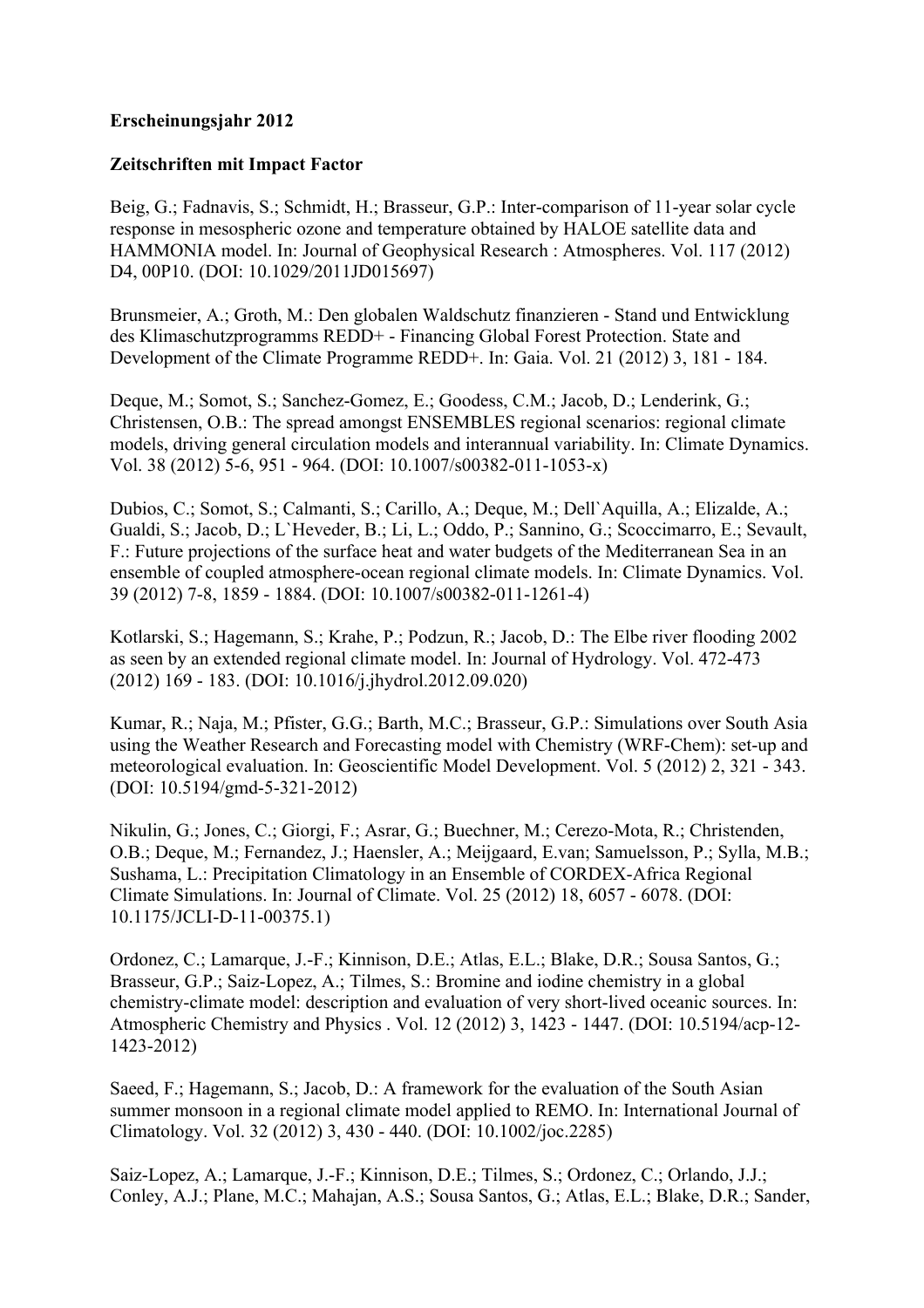S.P.; Schauffler, S.; Thompson, A.M.; Brasseur, G.P.: Estimating the climate significance of halogen-driven ozone loss in the tropical marine troposphere. In: Atmospheric Chemistry and Physics . Vol. 12 (2012) 9, 3939 - 3949. (DOI: 10.5194/acp-12-3939-2012)

Schwerdtner Máñez K., S. Husain, S. C.A. Ferse, M. Máñez Costa: Water scarcity in the Spermonde Archipelago, Sulawesi, Indonesia: Past, present and future. Environmental Science & Policy, Volume 23 (2012), 74–84.

Weber, T.; Quaas, J.; Incorporating the subgrid-scale variability of clouds in the autoconversion parameterization using a PDF-scheme. In: Journal of Advances in Modeling Earth Systems : JAMES. Vol. 4 (2012) 4, M 11003. (DOI: 10.1029/2012MS000156)

## **Weitere Publikationen**

Bender, S.; Bowyer, P.; Schaller, M.: The effects of climate change on water systems in hard rock areas - Challenges and strategies. In: Steusloff, H. (Ed.): IWRM Karlsruhe 2012, Integrated Water Resources Management, Conference Proceedings. Karlsruhe (D), 21.- 22.11.2012, Karlsruhe: Fraunhofer, 2012. 334 - 340. (ISBN: 978-3-8396-0478-6 )

Bender, S.; Schaller, M.: Zukuenftige Herausforderungen fuer die Bewirtschaftung von Wasserressourcen in Festgesteinsregionen. In: Liedl, R.; Burghardt, D.; Simon, E.; Reimann, T.; Kaufmann-Knoke, R. (Hrsg.): Grundwasserschutz und Grundwassernutzung - Modelle, Analysen und Anwendungen, Kurzfassungen der Vortraege und Poster, Tagung der Fachsektion Hydrogeologie in der DGG . Vol. 78 Dresden (D), 16.-20.05.2012, Stuttgart: Schweizerbart, 2012. 214. (ISBN: 978-3-510-49226-8)

Dittmer, F.; Groth, M.: Towards an agri-environment index for biodiversity conservation payment schemes. In: Zeitschrift fuer Umweltpolitik & Umweltrecht. Vol. 35 (2012) 1, 61 - 78.

Groth, M.: Anforderungen und Moeglichkeiten im Rahmen der Zertifizierung von REDD+ . In: Bundesamt fuer Naturschutz (Hrsg.): Biodiversitaet und Klimawandel - Vernetzung der Akteure in Deutschland VIII - Ergebnisse und Dokumentation des 8. Workshops. Vilm (D), 31. 08.-03.09.2011, Bonn-Bad Godesberg: Bundesamt fuer Naturschutz, 2012. 14 - 16. (ISBN: 978-3-89624-041-5)

Groth, M.: EEG-Umlage: Eine kurze Einordnung. In: Wirtschaftsdienst : Zeitschrift fuer Wirtschaftspolitik. Vol. 92 (2012) 11, 721 - 722.

Groth, M.: Emissionshandel: Rettung in Sicht?. In: Wirtschaftsdienst : Zeitschrift fuer Wirtschaftspolitik. Vol. 92 (2012) 8, 505 - 506.

Groth, M.: Speichertechnologie und weitere Ausblicke auf die Zukunft des EEG - Kommentar zum Beitrag von Thomas Schomerus. In: Ekardt, F.; Hennig, B.; Unnerstall, H. (Hrsg.): Erneuerbare Energien - Ambivalenzen, Governance, Rechtsfragen. Marburg: Metropolis Verlag, 2012. 253 - 256. (ISBN: 978-3-89518-894-7)

Groth, M.: Stromspeicherung: Gesetzliche Regelungen notwendig. In: Wirtschaftsdienst : Zeitschrift fuer Wirtschaftspolitik. Vol. 92 (2012) 4, 216.